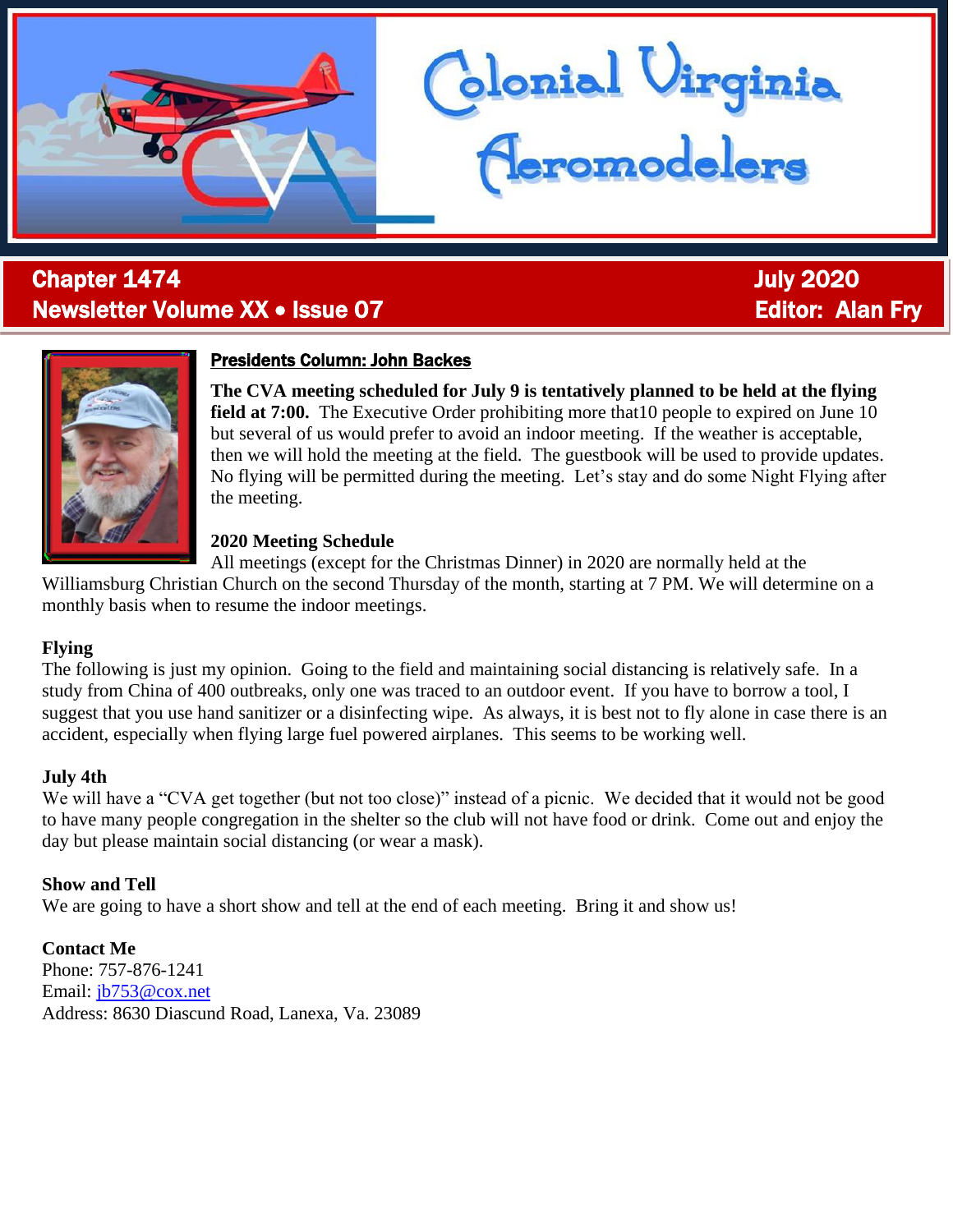

# Secretary's Report: Fred Hill

CVA Meeting – June 11, 2020 The June meeting of the CVA was scheduled to be held outdoors at the field due to the ongoing Covid-19 pandemic. However, due to inclement weather the meeting was canceled.

There were no meeting notes to report.



# Training: Bob Juncosa

# "Landing – When the Wheels Hit the Ground"

We've all been there. Right from the taxi out, you knew this flight was something special. The engine was humming perfectly. The takeoff was so pristine that a hush fell over the spectators as they sensed that they were in for a treat. The wind dropped to zero just for you. You did every circuit of the field with the precision of a brain surgeon. Your maneuvers were flawless and now it was time to bring your Cub (or Mustang or Camel or

whatever your favorite taildragger is) in. You lined up perfectly and descended as if cradled by angels. You could swear you heard the crown preparing for your well-deserved standing ovation. And then it happened! In an instant it was all for naught. Your wheels touched down and in the blink of an eye, your pride and joy was on its back, just lying there as helpless as an inverted turtle.

What went wrong? Try as you might, this ignominious end to an otherwise pleasant flight occurs far too often. Each time you try to touch down slower, softer, and if so equipped, with more flaps. Even when in perfect threepoint attitude the outcome is all too often the same. The reason and the solution just might surprise you.

Take a look at the Cub on the left in the illustration below. At the instant the Cub touches down, the forces push on the wheels. As long as the CG remains behind the wheels, the plane won't ground loop. If these ground forces get large enough, they will exceed forces keeping the CG behind the wheels. When that happens, over she goes.



The typical way to mitigate this is to slow the plane down with the idea that the slower the plan is going, the lower the forces that will be imparted on the wheels.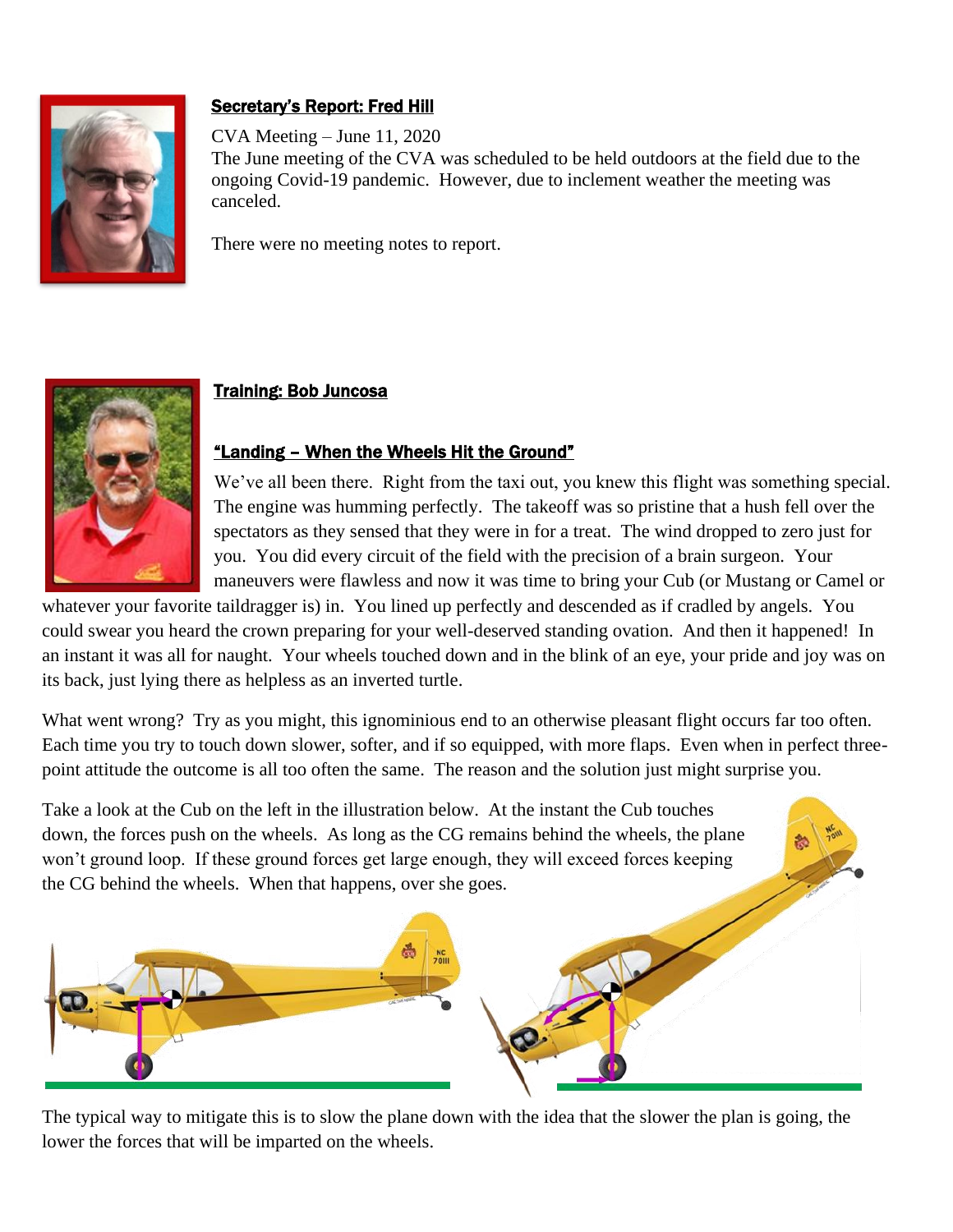A three-point landing can also be added to help things by moving the CG even further behind the wheels. This increases the forces from the ground that would be needed to cause a ground loop.

This works fine with full scale planes but is generally of only marginal benefit to model aircraft. The reason is that the ground imparts full scale



forces on your scaled down version of the much larger plane. It doesn't take much to flip a slow-moving plane over.

So, what's the answer? It may be somewhat non-intuitive but the solution is to land *faster!*

Airspeed has a significant impact on a plane's propensity to flip over. When coming in slowly, the drag forces are less and, in this case, drag can be your friend. Drag is essentially a force pushing back on the plane preventing it from tipping forward. Another factor is the effect of the horizontal stabilizer and the elevator. The faster you are coming in, the more effective your control



surfaces are. If you slow way down to just above stall speed, the control surfaces have only marginal effect and aren't very effective is preventing a ground loop. The slower you are going, the less effective the elevator is in keeping your tail down.

So, if you are having ground loop troubles, try this. If so equipped, use less flaps or leave them up entirely. Come it faster and maintain flying speed all the way to the ground. Touch down just on the mains and "fly" the plane down the runway. Do some touch and goes this way. When you are ready to come in, still touch down on the mains but let the plane slow down by decreasing the throttle. When you are below flying speed, apply up elevator to put the tail on the ground. For WWI and earlier biplanes and triplanes, full scale or R/C, this is the only way to land and keep the wheels from ending up pointed skyward.

OK. You are on the ground but with some planes, it is not uncommon that things can still get a little squirrely. The solution? Apply a little up elevator and a blip of the engine! This throws a burst of air down the length of the plane and gets more air on that tail (hopefully) forcing it back down.

Happy Landings

Bob Juncosa [bob.juncosa@gmail.com](mailto:bob.juncosa@gmail.com)